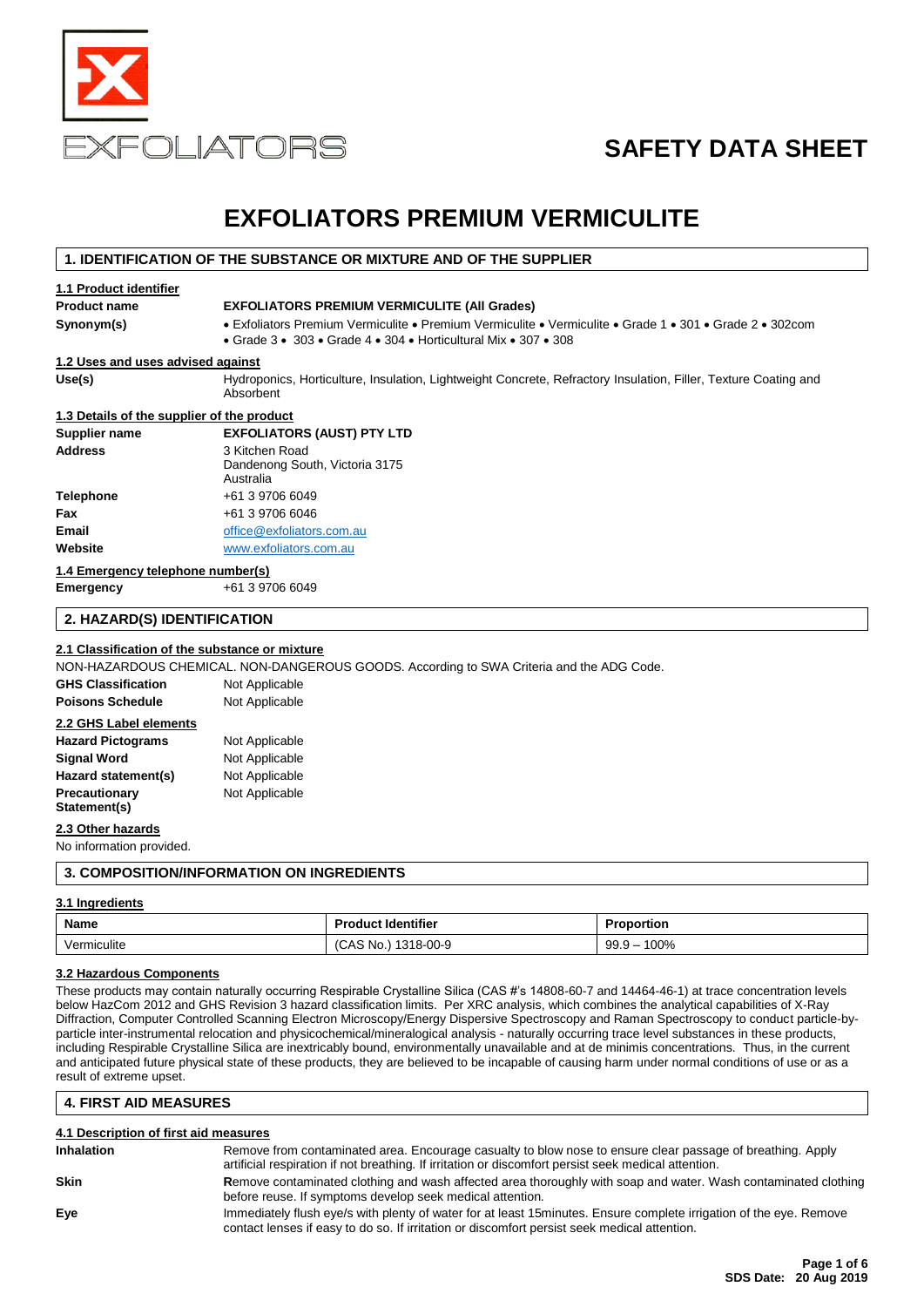### **PRODUCT NAME EXFOLIATORS PREMIUM VERMICULITE**

**Ingestion** Do NOT induce vomiting. If vomiting occurs, lean casualty forward or place on left side (head-down position, if possible) to maintain open airway and prevent aspiration. Give water to rinse out mouth, then provide liquid slowly and as much as casualty can comfortably drink. Never give liquid to a person showing signs of reduced awareness. If symptoms develop seek medical attention.

**First Aid Facilities** Eye wash station. Normal washroom facilities.

#### **4.2 Most important symptoms and effects, both acute and delayed**

See Section 11 for more detailed information on health effects and symptoms.

#### **4.3 Indication of any immediate medical attention and special treatment needed**

Provide general supportive measures and treat symptomatically.

#### **5. FIRE-FIGHTING MEASURES**

#### **5.1 Extinguishing media**

Use extinguishing media suitable for surrounding environment.

#### **5.2 Special hazards arising from the substance or mixture**

Non-combustible material. Not considered a fire risk.

#### **5.3 Advise for firefighters**

| Firefighting             | Alert Fire Brigade and advise location and nature of hazard. Product is not combustible. No special firefighting |
|--------------------------|------------------------------------------------------------------------------------------------------------------|
| instructions             | procedures required. Use firefighting procedures suitable for surrounding area.                                  |
| <b>Protection during</b> | Fire fighters should wear appropriate protective equipment and self-contained breathing                          |
| Firefighting             | apparatus (SCBA)                                                                                                 |
| 5.4 HAZCHEM code         |                                                                                                                  |

None allocated

#### **6. ACCIDENTAL RELEASE MEASURES**

#### **6.1 Personal precautions, protective equipment and emergency procedures**

| <b>General measures</b>     | Avoid breathing dust. Use in well-ventilated area. Handle in accordance with good industrial hygiene and safety |
|-----------------------------|-----------------------------------------------------------------------------------------------------------------|
|                             | practices.                                                                                                      |
| <b>Protective equipment</b> | Wear Personal Protective Equipment (PPE) as detailed in Section 8 of the SDS.                                   |
| <b>Emergency procedure</b>  | Evacuate all unnecessary personnel. Increase ventilation.                                                       |
|                             |                                                                                                                 |

#### **6.2 Environmental precautions**

Vermiculite is inert and is not expected to present a hazard to the environment. Prevent product from entering drains and waterways. If contamination of waterways occurs, contact the Environmental Protection Authority (EPA).

### **6.3 Methods and materials for containment and cleaning up**

Contain spillage immediately. Vacuum or wet sweep spilled material to avoid generating dust. Collect and transfer material to a suitable container for reuse or disposal. Use absorbent paper dampened with water to pick up remaining material. Wash surfaces well with soap and water. Dispose of in accordance with federal, EPA and state regulations.

#### **6.4 References to other sections**

See Sections 8 and 13 for exposure controls and disposal.

### **7. HANDLING AND STORAGE**

### **7.1 Precautions for safe handling**

Avoid generation of dust. Use smallest possible amounts in designated areas with adequate ventilation. Have emergency equipment (for fires, spills, leaks, etc.) readily available. Before use carefully read the product label. Use of safe work practices are recommended to avoid inhalation and eye or skin contact. Observe good personal hygiene, including washing hands before eating, drinking, and smoking or using toilet facilities. Prohibit eating, drink and smoking in contaminated areas.

#### **7.2 Conditions for safe storage, including any incompatibilities**

| <b>Storage conditions</b> | Store in a cool, dry, well-ventilated area, out of direct sunlight and moisture. Store away from water, foodstuffs and<br>incompatible materials. Ensure containers are adequately labelled, protected from physical damage and sealed when<br>not in use.                                    |
|---------------------------|-----------------------------------------------------------------------------------------------------------------------------------------------------------------------------------------------------------------------------------------------------------------------------------------------|
| Storage container         | Multi-ply paper bag with sealed plastic liner or heavy gauge plastic bag.<br>NOTE: Bags should be stacked, blocked, interlocked, and limited in height so that they are stable and secure against<br>sliding or collapse. Check that all containers are clearly labelled and free from leaks. |
| Incompatible<br>materials | Strong acids and reducing agents.                                                                                                                                                                                                                                                             |

### **7.3 Specific end use(s)**

See Section 1 of SDS for further information.

### **8. EXPOSURE CONTROLS/PERSONAL PROTECTION**

### **8.1 Control parameters**

### **Occupational Exposure Limits (OEL)**

| Ma.      | <b>TW</b><br> | .        | Peak<br>.       | Notes<br>. |
|----------|---------------|----------|-----------------|------------|
| ۳۰ م ۱   | vailable      | vailable | N <sub>10</sub> |            |
| miculite | N۵            | Not      | Available       |            |
|          |               |          | .               |            |

No Exposure Standards have been established for Vermiculite. However, Safe Work Australia – Workplace Exposure Standards for Airborne Contaminants states; exposure standards for dusts not otherwise classified (nuisance dusts) is 10 mg/m³.

**Biological limits** No biological limit values have been allocated for this material.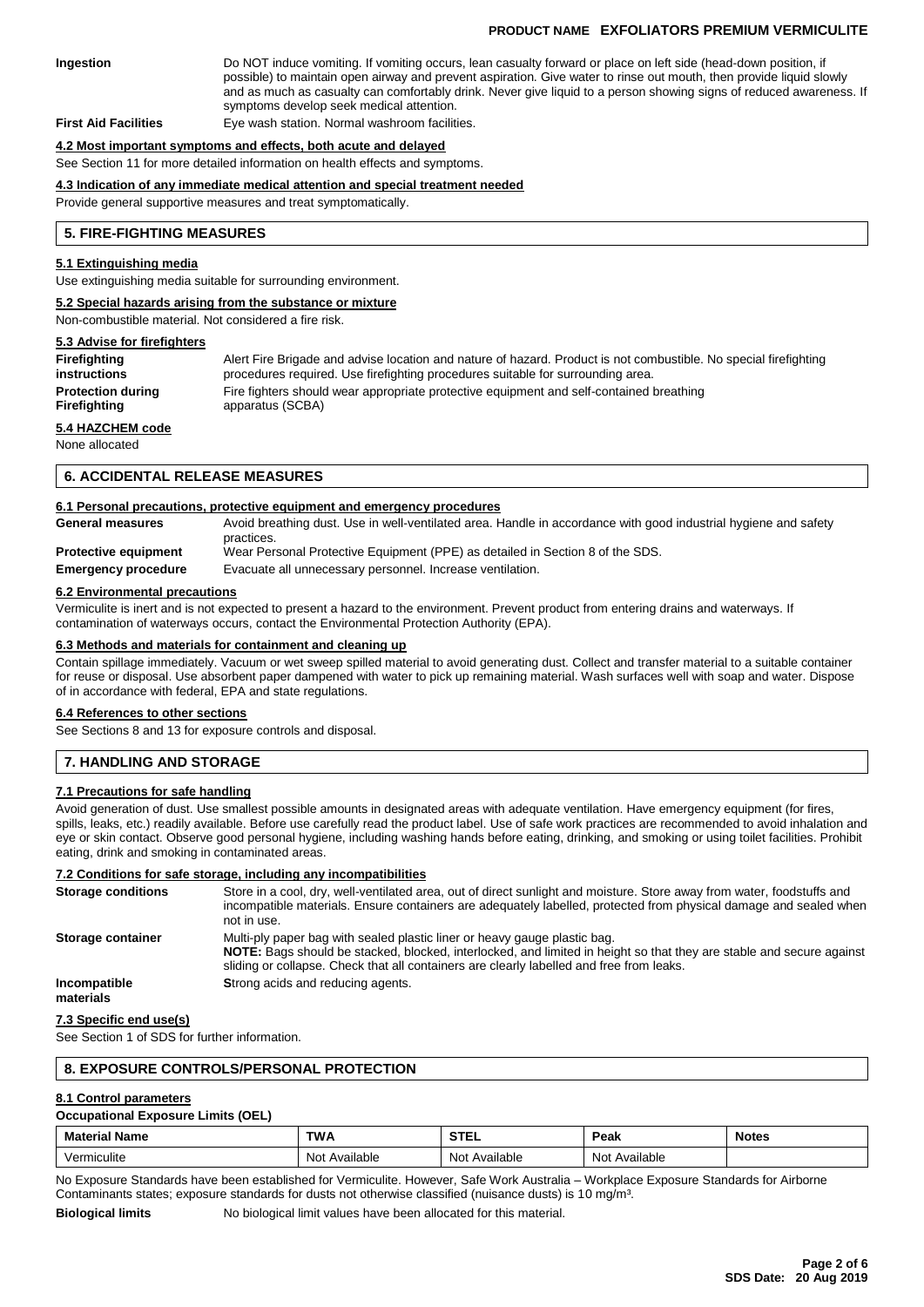| 8.2 Exposure controls                   |                                                                                                                                                                                                                                                                                                                                                                                                                                                                                                                                                                                                                                            |
|-----------------------------------------|--------------------------------------------------------------------------------------------------------------------------------------------------------------------------------------------------------------------------------------------------------------------------------------------------------------------------------------------------------------------------------------------------------------------------------------------------------------------------------------------------------------------------------------------------------------------------------------------------------------------------------------------|
| Appropriate<br>engineering controls     | Use in well ventilated area. Local exhaust ventilation should be used to prevent excessively dusty conditions and to<br>maintain dust levels below exposure limits. Work areas should be cleaned regularly by wet sweeping or vacuuming.                                                                                                                                                                                                                                                                                                                                                                                                   |
| <b>Personal protective</b><br>equipment |                                                                                                                                                                                                                                                                                                                                                                                                                                                                                                                                                                                                                                            |
| <b>Eye Protection</b>                   | Wear safety glasses with side shields, safety goggles or full-face shield as appropriate. Contact lenses may pose a<br>special hazard; soft contact lenses may absorb and concentrate irritants. Eye protection should conform to the<br>specifications detailed in AS/NZS 1336:2014 Eye and Face Protection - Guidelines.                                                                                                                                                                                                                                                                                                                 |
| <b>Hand protection</b>                  | Generally not required. However, for industrial use, wear gloves of impervious material. Reference should be made<br>to AS/NZS 2161.1:2016 Occupational protective gloves - Selection, use and maintenance.                                                                                                                                                                                                                                                                                                                                                                                                                                |
| <b>Body protection</b>                  | Wearing of long sleeved shirts and full-length trousers is recommended. Clothing should conform to the<br>specifications detailed in AS/NZS 4501.1:2008 Occupational Protective Clothing – Guidelines on the selection, use,<br>care and maintenance of protective clothing.                                                                                                                                                                                                                                                                                                                                                               |
| Respiratory                             | If engineering controls are not effective in controlling airborne exposure then a Class P1 or P2 (Particulate) respirator<br>should be worn. Final choice of appropriate breathing protection is dependent upon actual airborne concentrations<br>and the type of breathing protection required will vary according to individual circumstances. Respiratory protection<br>should conform to the specifications detailed in AS/NZS 1715:2009 Selection, Use and Maintenance of Respiratory<br>Protective Devices and AS ISO 16972:2015 Respiratory Protective Devices – Terms, definitions, graphical symbols<br>and units of measurement. |
| General hygiene<br>considerations       | Always observe good personal hygiene measures, such as washing after handling the material and before eating,<br>drinking, and/or smoking. Routinely wash work clothing and protective equipment to remove contaminants. Eye wash<br>station is recommended.                                                                                                                                                                                                                                                                                                                                                                               |
| <b>Thermal protection</b>               | Not Applicable                                                                                                                                                                                                                                                                                                                                                                                                                                                                                                                                                                                                                             |
|                                         |                                                                                                                                                                                                                                                                                                                                                                                                                                                                                                                                                                                                                                            |

### **9. PHYSICAL AND CHEMICAL PROPERTIES AND SAFETY CHARACTERISTICS**

### **9.1 Information on basic physical and chemical properties**

| <b>Physical state</b>           | Granular                          |
|---------------------------------|-----------------------------------|
| Colour                          | Mixture of golden brown and white |
| Odour                           | Odourless                         |
| <b>Melting point</b>            | $1200 - 1320$ °C                  |
| <b>Boiling point</b>            | Not Applicable                    |
| <b>Flammability</b>             | Non-combustible                   |
| <b>Lower Explosion limits</b>   | Not Applicable                    |
| <b>Upper Explosion limits</b>   | Not Applicable                    |
| <b>Flash point</b>              | Not Applicable                    |
| Auto-ignition temp.             | Not Applicable                    |
| Decomposition temp.             | Not Applicable                    |
| pH value                        | $6 - 9$                           |
| Kinematic viscosity             | Not Applicable                    |
| <b>Solubility</b>               | Soluble in strong mineral acids   |
|                                 | Insoluble in organic solvents     |
|                                 | Insoluble in water                |
| <b>Partition coefficient</b>    | Not Applicable                    |
| (n-octanol/water)               |                                   |
| Vapour pressure                 | Not Applicable                    |
| Density and/or                  | Not Applicable                    |
| relative density                |                                   |
| Relative vapour density         | Not Applicable                    |
| <b>Particle characteristics</b> | $1 \mu m - 16 mm$                 |
| 9.2 Other information           |                                   |
| <b>Bulk density</b>             | 64-160 kg/m <sup>3</sup>          |
| <b>Specific Gravity</b>         | $2.4 - 2.7$                       |
|                                 |                                   |

### **10. STABILITY AND REACTIVITY**

### **10.1 Reactivity**

Stable under normal conditions.

## **10.2 Chemical stability**

Stable under normal ambient and anticipated storage and handling conditions of temperature and pressure.

### **10.3 Possibility of hazardous reactions**

Hazardous polymerization not expected to occur.

### **10.4 Conditions to avoid**

Avoid dust generation.

### **10.5 Incompatible materials**

**S**trong acids and reducing agents.

### **10.6 Hazardous decomposition products**

None known.

### **11. TOXICOLOGICAL INFORMATION**

### **11.1 Likely routes of exposure**

Inhalation, dermal contact and eye contact. Exposure by ingestion (swallowing) is not expected to occur.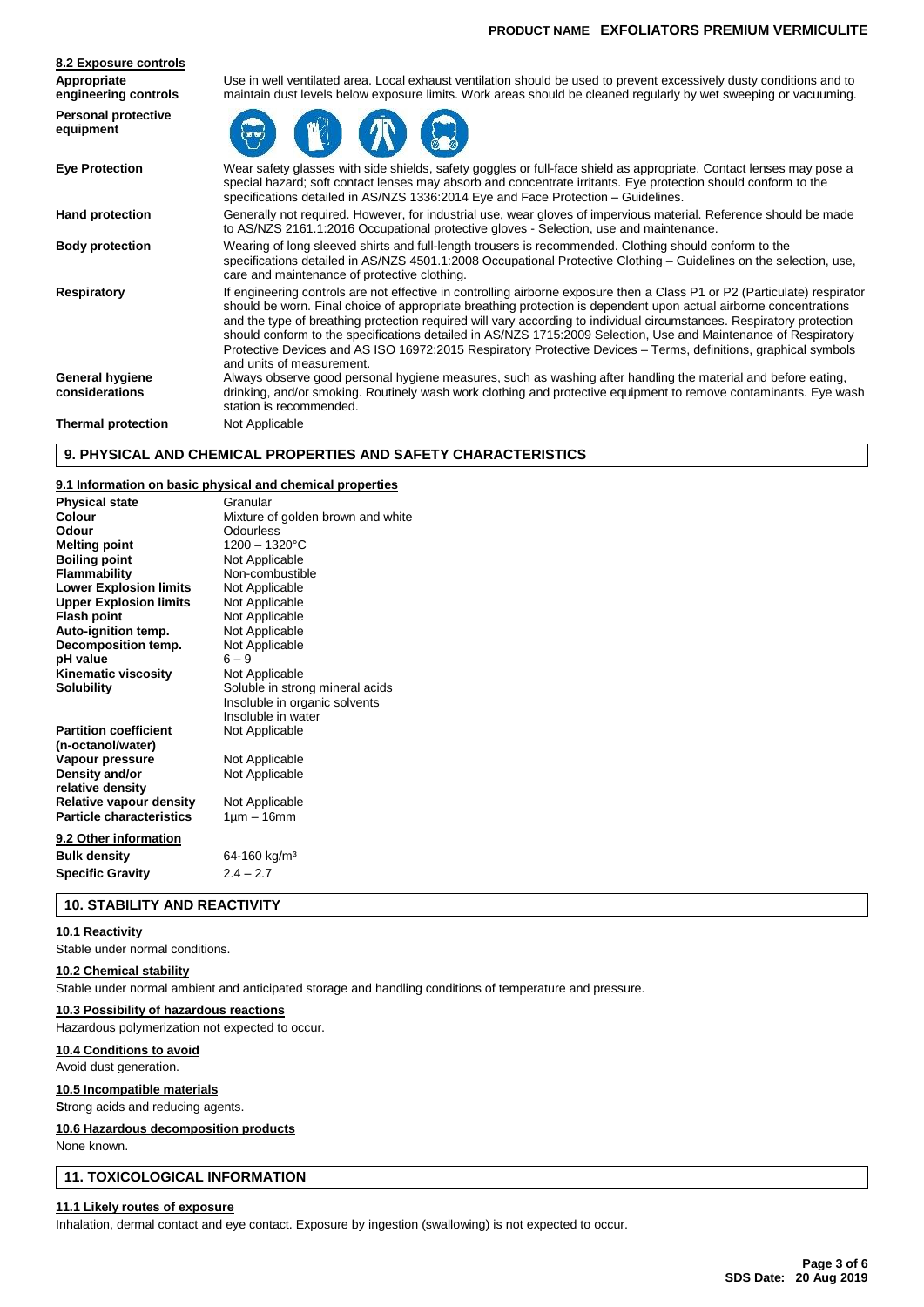### **11.2 Symptoms related to the physical, chemical and toxicological characteristics**

**Mutagenicity:** Mutagenicity: There is no data available.

| <b>Inhalation</b>           | Inhalation of airborne dust may cause irritation to the mucous membrane and upper airways. Symptoms can include<br>coughing, sneezing and breathing difficulties.                                                 |  |  |  |
|-----------------------------|-------------------------------------------------------------------------------------------------------------------------------------------------------------------------------------------------------------------|--|--|--|
| <b>Skin</b>                 | Prolonged contact with skin may cause irritation resulting in redness and itching. People with pre-existing skin<br>conditions, such as dermatitis, should take extra care so as not to exacerbate the condition. |  |  |  |
| Eye                         | Contact with eyes may cause mechanical irritation resulting in redness, lacrimation and pain. May cause mild<br>abrasion.                                                                                         |  |  |  |
| Ingestion                   | Ingestion of large amounts may cause gastrointestinal disturbances. Symptoms can include nausea, vomiting and<br>abdominal pain.                                                                                  |  |  |  |
|                             | 11.3 Toxicological effects from short and long term exposure                                                                                                                                                      |  |  |  |
| <b>Acute Toxicity:</b>      | There is no data available.                                                                                                                                                                                       |  |  |  |
| <b>Irritation/Corrosion</b> | There is no data available.                                                                                                                                                                                       |  |  |  |
| Sensitization:              | There is no data available.                                                                                                                                                                                       |  |  |  |

| Carcinogenicity:                                                             |                                                                                                                                           | There is no data available.                                                              |  |  |
|------------------------------------------------------------------------------|-------------------------------------------------------------------------------------------------------------------------------------------|------------------------------------------------------------------------------------------|--|--|
| <b>Reproductive Toxicity:</b>                                                |                                                                                                                                           | There is no data available.                                                              |  |  |
| Teratogenicity:                                                              |                                                                                                                                           | There is no data available.                                                              |  |  |
| Specific Target Organ Toxicity (Single Exposure):                            |                                                                                                                                           | There is no data available.                                                              |  |  |
| <b>Specific Target Organ Toxicity (Repeated Exposure):</b>                   |                                                                                                                                           | There is no data available.                                                              |  |  |
| <b>Aspiration Hazard:</b>                                                    |                                                                                                                                           | There is no data available.                                                              |  |  |
| <b>Potential Acute Health Effects</b>                                        |                                                                                                                                           |                                                                                          |  |  |
| <b>Eye Contact:</b>                                                          | Exposure to airborne concentrations above statutory or recommended exposure limits may cause irritation<br>of the eyes.                   |                                                                                          |  |  |
| Inhalation:                                                                  | Exposure to airborne concentrations above statutory or recommended exposure limits may cause irritation<br>of the nose, throat and lungs. |                                                                                          |  |  |
| <b>Skin Contact:</b>                                                         |                                                                                                                                           | No known significant health effects or critical hazards.                                 |  |  |
| Ingestion:                                                                   |                                                                                                                                           | No known significant health effects or critical hazards.                                 |  |  |
| Symptoms Related to the Physical, Chemical and Toxicological Characteristics |                                                                                                                                           |                                                                                          |  |  |
| <b>Eye Contact:</b>                                                          |                                                                                                                                           | Adverse symptoms may include irritation and redness                                      |  |  |
| Inhalation:                                                                  |                                                                                                                                           | Adverse symptoms may include respiratory tract irritation and coughing                   |  |  |
| <b>Skin Contact:</b>                                                         | No known significant health effects or critical hazards.                                                                                  |                                                                                          |  |  |
| Ingestion:                                                                   | No known significant health effects or critical hazards.                                                                                  |                                                                                          |  |  |
| <b>Short Term Exposure</b>                                                   |                                                                                                                                           | Delayed and Immediate Effects and Also Chronic Effects from Short and Long Term Exposure |  |  |
| <b>Potential Immediate Effects:</b>                                          |                                                                                                                                           | No known significant health effects or critical hazards.                                 |  |  |
| <b>Potential Delayed Effects:</b>                                            |                                                                                                                                           | No known significant health effects or critical hazards.                                 |  |  |
| <b>Long Term Exposure</b>                                                    |                                                                                                                                           |                                                                                          |  |  |
| <b>Potential Immediate Effects:</b>                                          |                                                                                                                                           | No known significant effects or critical hazards.                                        |  |  |
| <b>Potential Delayed Effects:</b>                                            |                                                                                                                                           | No known significant effects or critical hazards.                                        |  |  |
| <b>Potential Chronic Health Effects</b>                                      |                                                                                                                                           |                                                                                          |  |  |
| General:                                                                     |                                                                                                                                           | Repeated or prolonged inhalation of dust may lead to respiratory irritation.             |  |  |
| Carcinogenicity:                                                             |                                                                                                                                           | No known significant effects or critical hazards.                                        |  |  |
| Mutagenicity:                                                                |                                                                                                                                           | No known significant effects or critical hazards.                                        |  |  |
| Teratogenicity:                                                              |                                                                                                                                           | No known significant effects or critical hazards.                                        |  |  |
| <b>Developmental Effects:</b>                                                |                                                                                                                                           | No known significant effects or critical hazards.                                        |  |  |
| <b>Fertility Effects:</b>                                                    |                                                                                                                                           | No known significant effects or critical hazards.                                        |  |  |
| <b>Other Adverse Effects:</b>                                                | None known                                                                                                                                |                                                                                          |  |  |
|                                                                              |                                                                                                                                           |                                                                                          |  |  |

# **12. ECOLOGICAL INFORMATION**

### **12.1 Toxicity**

No data available for this material.

## **12.2 Persistence and degradability**

No data available for this material.

### **12.3 Bio accumulative potential** No data available for this material.

**12.4 Mobility in soil**

### No data available for this material.

**12.5 Other adverse effects**

No data available for this material.

### **13. DISPOSAL CONSIDERATIONS**

### **13.1 Disposal**

Reuse or recycle where possible. Dispose of to an approved landfill. Dispose of in accordance with federal, EPA and state regulations.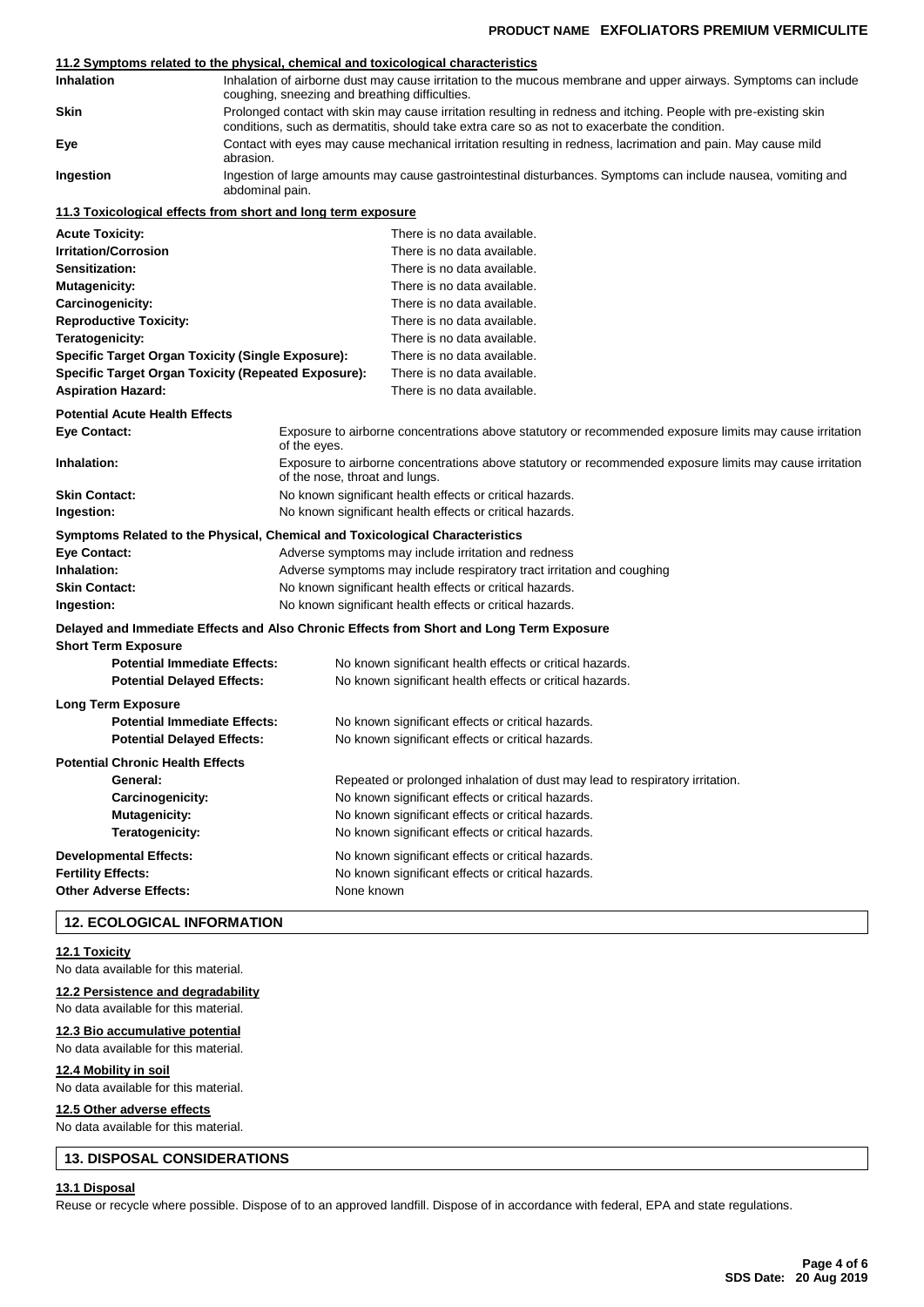### **14. TRANSPORT INFORMATION**

### **NOT CLASSIFIED AS A DANGEROUS GOOD BY THE CRITERIA OF THE ADG, IMDG OR IATA CODE**

|                                            | <b>LAND TRANSPORT</b><br>(ADG) | <b>SEA TRANSPORT</b><br>(IMDG) | <b>AIR TRANSPORT</b><br>(ICAO-IATA / DGR) |
|--------------------------------------------|--------------------------------|--------------------------------|-------------------------------------------|
| Not Regulated<br>14.1 UN Number            |                                | Not Regulated                  | Not Regulated                             |
| 14.2 Proper Shipping Name<br>Not Regulated |                                | Not Regulated                  | Not Regulated                             |
| 14.3 DG Class                              | Not Regulated                  | Not Regulated                  | Not Regulated                             |
| 14.4 Packing Group                         | Not Regulated                  | Not Regulated                  | Not Regulated                             |

#### **14.5 Environmental hazards**

No data is available for this material.

### **14.6 Transport in bulk (according to Annex II of MARPOL 73/78 and the IBC Code)**

### Not regulated

### **14.7 Special precautions for user**

**HAZCHEM code** None allocated

### **15. REGULATORY INFORMATION**

### **15.1 Safety, health and environmental regulations/legislation specific for the product** Poison schedule **A** poison schedule number has not been allocated to this product using the criteria in the Standard for the Uniform Scheduling of Medicines and Poisons (SUSMP). **Classifications** SWA (Safework Australia) criteria is based on the Globally Harmonised System (GHS) of Classification and Labelling of Chemicals. **Inventory listing(s) AUSTRALIA: AICS (Australian Inventory of Chemical Substances)** All components are listed on AICS, or are exempt. **AUSTRALIA: HCIS (Hazardous Chemical Information System)** All components are listed on HCIS, or are exempt. **16. OTHER INFORMATION**

| <b>Additional information</b><br>PPE GUIDELINES:<br><b>HEALTH EFFECTS FROM</b><br><b>EXPOSURE:</b> | The recommendation for protective equipment contained within this report is provided as a guide only. Factors such<br>as method of application, working environment, quantity used, product concentration and the availability of<br>engineering controls should be considered before final selection of personal protective equipment.<br>It should be noted that the effects from exposure to this product will depend on several factors including:<br>frequency and duration of use; quantity used; effectiveness of control measures; protective equipment used and<br>method of application. Given that it is impractical to prepare a report which would encompass all possible scenarios,<br>it is anticipated that users will assess the risks and apply control methods where appropriate.                                                                                                                                                                                                                                                                                                                                                                                                                                                                                                                                                                                                                         |  |  |  |
|----------------------------------------------------------------------------------------------------|------------------------------------------------------------------------------------------------------------------------------------------------------------------------------------------------------------------------------------------------------------------------------------------------------------------------------------------------------------------------------------------------------------------------------------------------------------------------------------------------------------------------------------------------------------------------------------------------------------------------------------------------------------------------------------------------------------------------------------------------------------------------------------------------------------------------------------------------------------------------------------------------------------------------------------------------------------------------------------------------------------------------------------------------------------------------------------------------------------------------------------------------------------------------------------------------------------------------------------------------------------------------------------------------------------------------------------------------------------------------------------------------------------------------------|--|--|--|
|                                                                                                    |                                                                                                                                                                                                                                                                                                                                                                                                                                                                                                                                                                                                                                                                                                                                                                                                                                                                                                                                                                                                                                                                                                                                                                                                                                                                                                                                                                                                                              |  |  |  |
| <b>Reference Materials</b><br>/ Sources for Data                                                   | AS/NZS 1336:2014 Eye and Face Protection - Guidelines<br>AS/NZS 1715:2009 Selection, Use and Maintenance of Respiratory Protective Devices<br>AS/NZS 2161.1:2016 Occupational protective gloves - Selection, use and maintenance<br>AS/NZS 4501.1:2008 Occupational Protective Clothing – Guidelines on the selection, use, care and maintenance<br>AS ISO 16972:2015 Respiratory Protective Devices – Terms, definitions, graphical symbols and units of<br>measurement<br>Australian Code for the Transport of Dangerous Goods by Road and Rail (ADG Code)<br>Australian Inventory of Chemical Substances<br>Globally Harmonized System of Classification and Labelling of Chemicals (GHS)<br>Hazardous Chemical Information System (HCIS)<br>International Air Transport Association Dangerous Goods Regulations (DGR)<br>International Bulk Chemical Code (IBC Code)<br>MARPOL 73/78 Annex II Regulations for the Control of Pollution by Noxious Liquid Substances in Bulk<br>Preparation of Safety Data Sheets for Hazardous Chemicals Code of Practice<br>Safe Work Australia<br>Standard for the Uniform Scheduling of Medicines and Poisons (SUSMP)<br>The International Maritime Dangerous Goods Code (IMDG Code)<br>The Vermiculite Association<br>The Work Health and Safety Act (WHS Act)<br>The Work Health and Safety Regulations (WHS Regulations)<br>Workplace Exposure Standards for Airborne Contaminants |  |  |  |